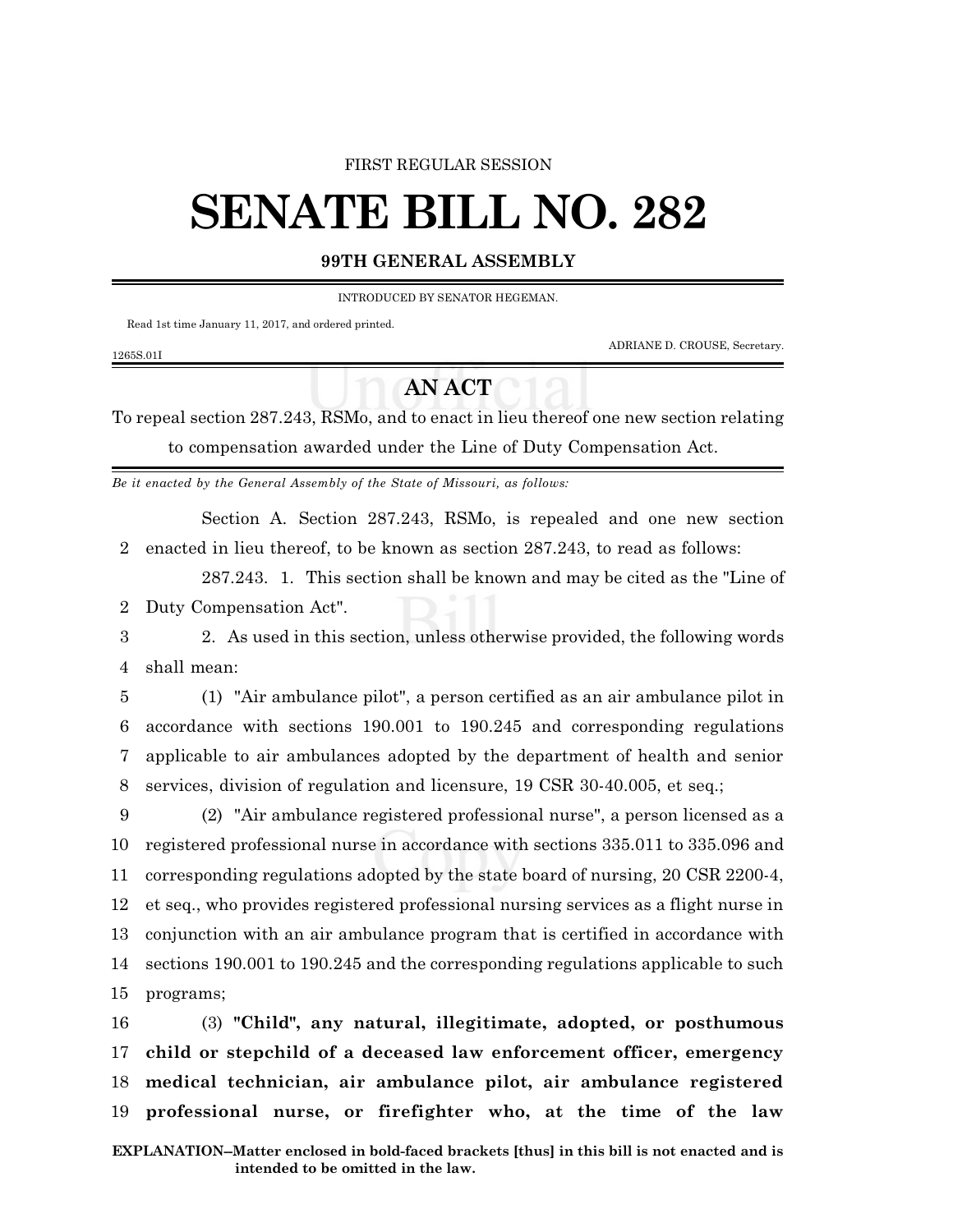**enforcement officer's, emergency medical technician's, air ambulance pilot's, air ambulance registered professional nurse's, or firefighter's fatality is:**

**(a) Eighteen years of age or under;**

 **(b) Over eighteen years of age and a student as defined in section 8101 of title 5, United States Code; or**

 **(c) Over eighteen years of age and incapable of self-support because of physical or mental disability;**

 **(4)** "Emergency medical technician", a person licensed in emergency medical care in accordance with standards prescribed by sections 190.001 to 190.245 and by rules adopted by the department of health and senior services under sections 190.001 to 190.245;

 **[**(4)**] (5)** "Firefighter", any person, including a volunteer firefighter, employed by the state or a local governmental entity as an employer defined under subsection 1 of section 287.030, or otherwise serving as a member or officer of a fire department either for the purpose of the prevention or control of fire or the underwater recovery of drowning victims;

 **[**(5)**] (6)** "Killed in the line of duty", when any person defined in this section loses his or her life when:

 (a) Death is caused by an accident or the willful act of violence of another; (b) The law enforcement officer, emergency medical technician, air ambulance pilot, air ambulance registered professional nurse, or firefighter is in the active performance of his or her duties in his or her respective profession and there is a relationship between the accident or commission of the act of violence and the performance of the duty, even if the individual is off duty; the law enforcement officer, emergency medical technician, air ambulance pilot, air ambulance registered professional nurse, or firefighter is traveling to or from employment; or the law enforcement officer, emergency medical technician, air ambulance pilot, air ambulance registered professional nurse, or firefighter is taking any meal break or other break which takes place while that individual is on duty;

(c) Death is the natural and probable consequence of the injury; and

 (d) Death occurs within three hundred weeks from the date the injury was received.

 The term excludes death resulting from the willful misconduct or intoxication of the law enforcement officer, emergency medical technician, air ambulance pilot,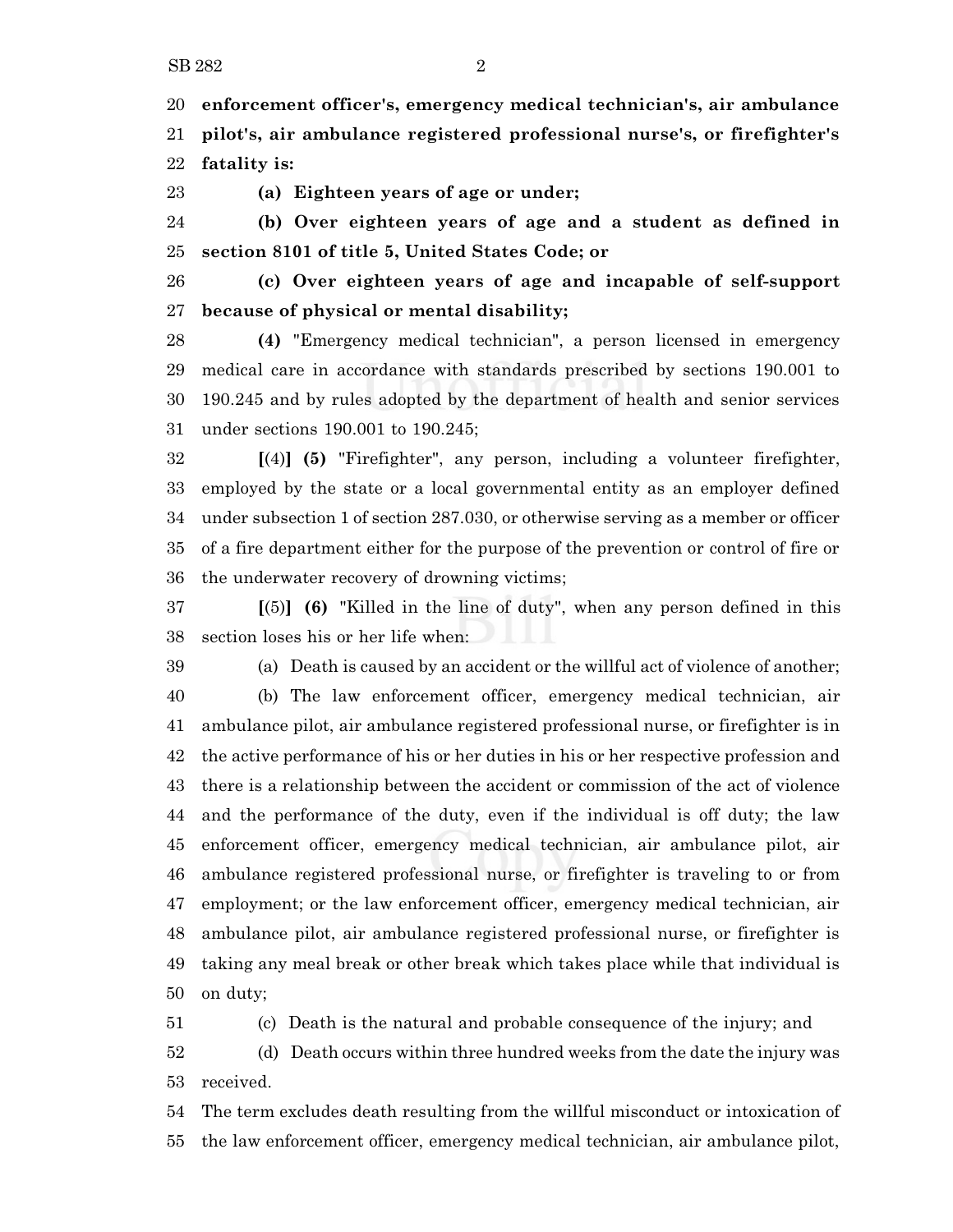air ambulance registered professional nurse, or firefighter. The division of workers' compensation shall have the burden of proving such willful misconduct or intoxication;

 **[**(6)**] (7)** "Law enforcement officer", any person employed by the state or a local governmental entity as a police officer, peace officer certified under chapter 590, or serving as an auxiliary police officer or in some like position involving the enforcement of the law and protection of the public interest at the risk of that person's life;

 **[**(7)**] (8)** "Local governmental entity", includes counties, municipalities, townships, board or other political subdivision, cities under special charter, or under the commission form of government, fire protection districts, ambulance districts, and municipal corporations;

 **[**(8)**] (9)** "State", the state of Missouri and its departments, divisions, boards, bureaus, commissions, authorities, and colleges and universities;

 **[**(9)**] (10)** "Volunteer firefighter", a person having principal employment other than as a firefighter, but who is carried on the rolls of a regularly constituted fire department either for the purpose of the prevention or control of fire or the underwater recovery of drowning victims, the members of which are under the jurisdiction of the corporate authorities of a city, village, incorporated town, or fire protection district. Volunteer firefighter shall not mean an individual who volunteers assistance without being regularly enrolled as a firefighter.

 3. (1) A claim for compensation under this section shall be filed **[**by the estate of**] by survivors of** the deceased with the division of workers' compensation not later than one year from the date of death of a law enforcement officer, emergency medical technician, air ambulance pilot, air ambulance registered professional nurse, or firefighter. If a claim is made within one year of the date of death of a law enforcement officer, emergency medical technician, air ambulance pilot, air ambulance registered professional nurse, or firefighter killed in the line of duty, compensation shall be paid, if the division finds that the claimant is entitled to compensation under this section.

 (2) The amount of compensation paid to the claimant shall be twenty-five thousand dollars, subject to appropriation, for death occurring on or after June 19, 2009.

 4. **Any compensation awarded under the provisions of this section shall be distributed as follows:**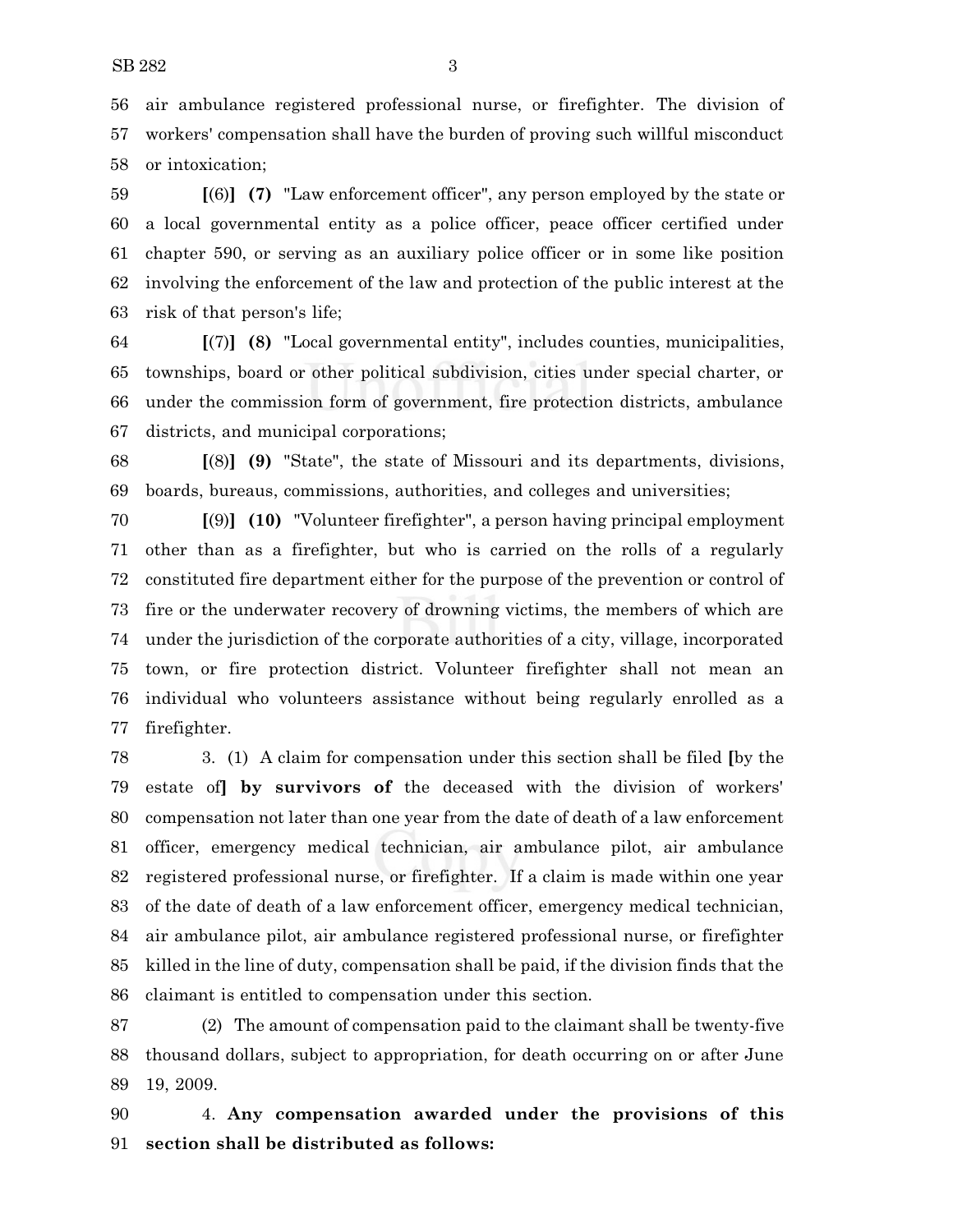**(1) If there is no child who survived the law enforcement officer, emergency medical technician, air ambulance pilot, air ambulance registered professional nurse, or firefighter, to the surviving spouse of the law enforcement officer, emergency medical technician, air ambulance pilot, air ambulance registered professional nurse, or firefighter;**

 **(2) If there is at least one child who survived the law enforcement officer, emergency medical technician, air ambulance pilot, air ambulance registered professional nurse, or firefighter, and a surviving spouse of the law enforcement officer, emergency medical technician, air ambulance pilot, air ambulance registered professional nurse, or firefighter, fifty percent to the surviving child, or children, in equal shares, and fifty percent to the surviving spouse;**

 **(3) If there is no surviving spouse of the law enforcement officer, emergency medical technician, air ambulance pilot, air ambulance registered professional nurse, or firefighter, to the surviving child, or children, in equal shares;**

 **(4) If there is no surviving spouse of the law enforcement officer, emergency medical technician, air ambulance pilot, air ambulance registered professional nurse, or firefighter and no surviving child:**

 **(a) To the surviving individual, or individuals, in shares per the designation or, otherwise, in equal shares, designated by the law enforcement officer, emergency medical technician, air ambulance pilot, air ambulance registered professional nurse, or firefighter to receive benefits under this subsection in the most recently executed designation of beneficiary of the law enforcement officer, emergency medical technician, air ambulance pilot, air ambulance registered professional nurse, or firefighter on file at the time of death with the public safety agency, organization, or unit; or**

 **(b) If there is no individual qualifying under paragraph (a), to the surviving individual, or individuals, in equal shares, designated by the law enforcement officer, emergency medical technician, air ambulance pilot, air ambulance registered professional nurse, or firefighter to receive benefits under the most recently executed life insurance policy of the law enforcement officer, emergency medical technician, air ambulance pilot, air ambulance registered professional nurse, or firefighter on file at the time of death with the public safety**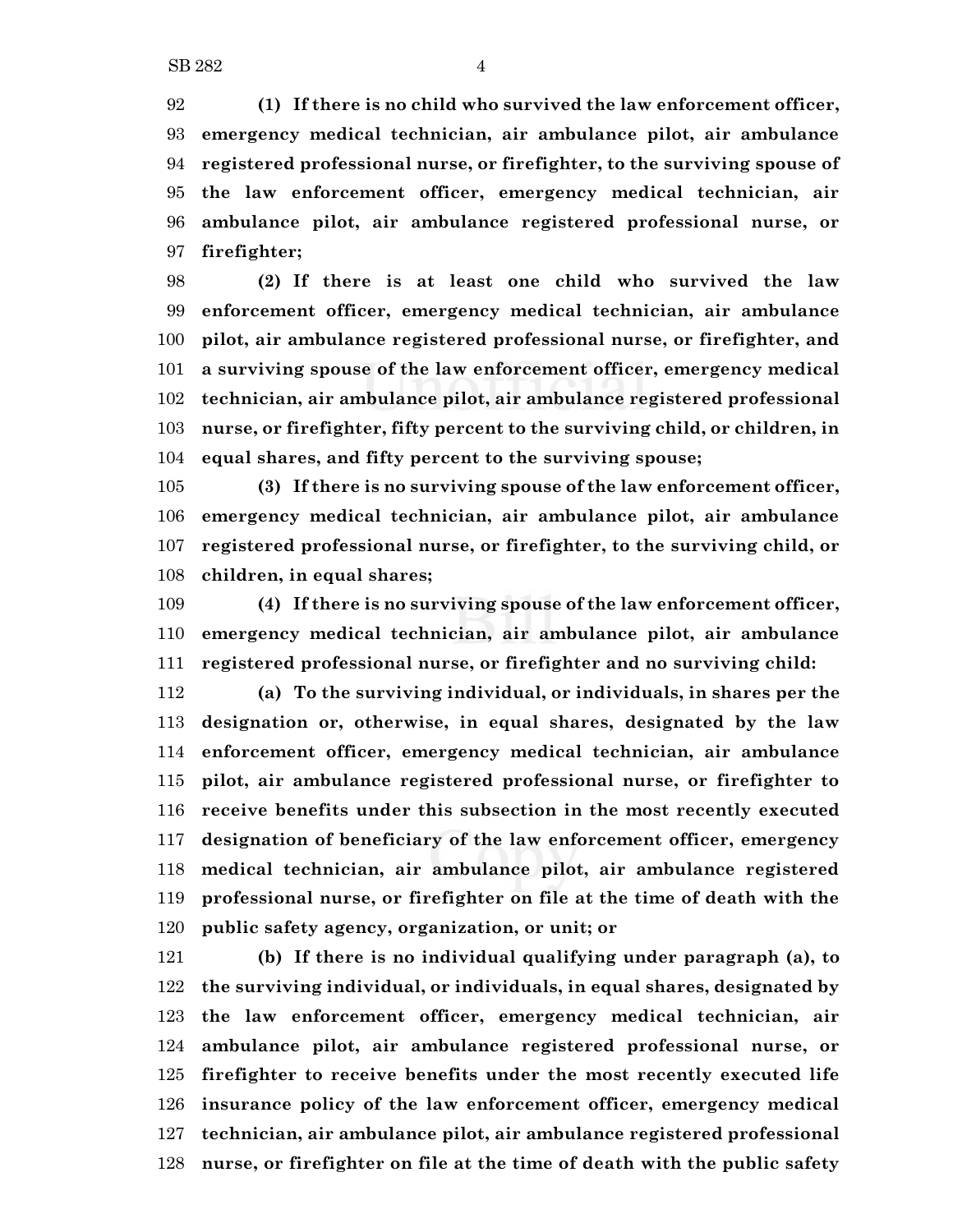**agency, organization, or unit;**

 **(5) If there is no individual qualifying under subdivisions (1), (2), (3), or (4) of this subsection, to the surviving parent, or parents, in equal shares, of the law enforcement officer, emergency medical technician, air ambulance pilot, air ambulance registered professional nurse, or firefighter; or**

 **(6) If there is no individual qualifying under subdivisions (1), (2), (3), (4), or (5) of this subsection, to the surviving individual, or individuals, in equal shares, who would otherwise qualify under the definition of the term "child" but for his or her age.**

 **5.** Notwithstanding subsection 3 of this section, no compensation is payable under this section unless a claim is filed within the time specified under this section setting forth:

 (1) The name, address, and title or designation of the position in which the law enforcement officer, emergency medical technician, air ambulance pilot, air ambulance registered professional nurse, or firefighter was serving at the time of his or her death;

(2) The name and address of the claimant;

 (3) A full, factual account of the circumstances resulting in or the course of events causing the death at issue; and

 (4) Such other information that is reasonably required by the division. When a claim is filed, the division of workers' compensation shall make an investigation for substantiation of matters set forth in the application.

 **[**5.**] 6.** The compensation provided for under this section is in addition to, and not exclusive of, any pension rights, death benefits, or other compensation the claimant may otherwise be entitled to by law.

 **[**6.**] 7.** Neither employers nor workers' compensation insurers shall have subrogation rights against any compensation awarded for claims under this section. Such compensation shall not be assignable, shall be exempt from attachment, garnishment, and execution, and shall not be subject to setoff or counterclaim, or be in any way liable for any debt, except that the division or commission may allow as lien on the compensation, reasonable attorney's fees for services in connection with the proceedings for compensation if the services are found to be necessary. Such fees are subject to regulation as set forth in section 287.260.

**[**7.**] 8.** Any person seeking compensation under this section who is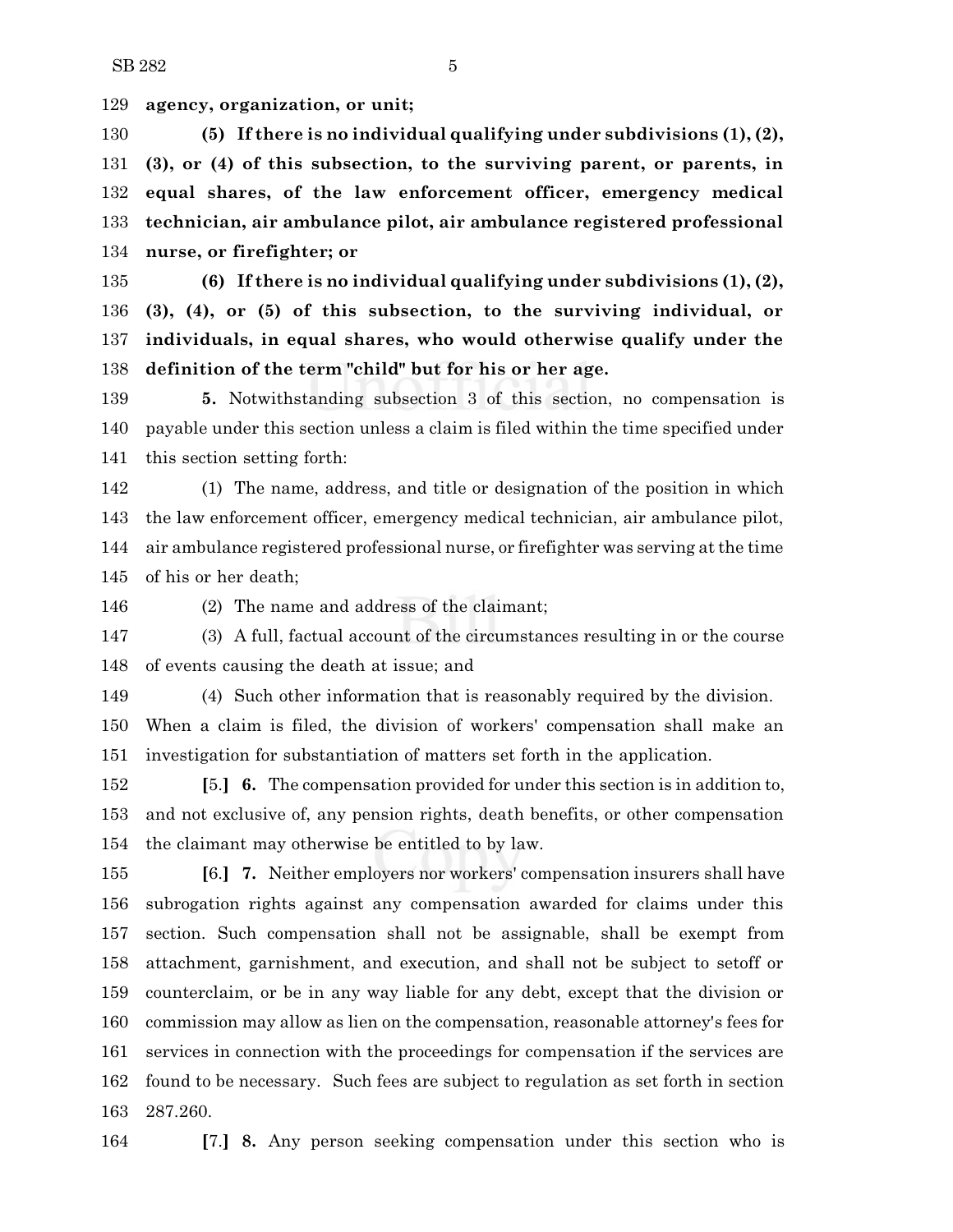aggrieved by the decision of the division of workers' compensation regarding his or her compensation claim, may make application for a hearing as provided in section 287.450. The procedures applicable to the processing of such hearings and determinations shall be those established by this chapter. Decisions of the administrative law judge under this section shall be binding, subject to review by either party under the provisions of section 287.480.

**[**8.**] 9.** Pursuant to section 23.253 of the Missouri sunset act:

 (1) The provisions of the new program authorized under this section shall automatically sunset six years after June 19, 2019, unless reauthorized by an act of the general assembly; and

 (2) If such program is reauthorized, the program authorized under this section shall automatically sunset twelve years after the effective date of the reauthorization of this section; and

 (3) This section shall terminate on September first of the calendar year immediately following the calendar year in which the program authorized under this section is sunset.

 **[**9.**] 10.** The provisions of this section, unless specified, shall not be subject to other provisions of this chapter.

 **[**10.**] 11.** There is hereby created in the state treasury the "Line of Duty Compensation Fund", which shall consist of moneys appropriated to the fund and any voluntary contributions, gifts, or bequests to the fund. The state treasurer shall be custodian of the fund and shall approve disbursements from the fund in accordance with sections 30.170 and 30.180. Upon appropriation, money in the fund shall be used solely for paying claims under this section. Notwithstanding the provisions of section 33.080 to the contrary, any moneys remaining in the fund at the end of the biennium shall not revert to the credit of the general revenue fund. The state treasurer shall invest moneys in the fund in the same manner as other funds are invested. Any interest and moneys earned on such investments shall be credited to the fund.

 **[**11.**] 12.** The division shall promulgate rules to administer this section, including but not limited to the appointment of claims to multiple claimants, record retention, and procedures for information requests. Any rule or portion of a rule, as that term is defined in section 536.010, that is created under the authority delegated in this section shall become effective only if it complies with and is subject to all of the provisions of chapter 536 and, if applicable, section 536.028. This section and chapter 536 are nonseverable and if any of the powers